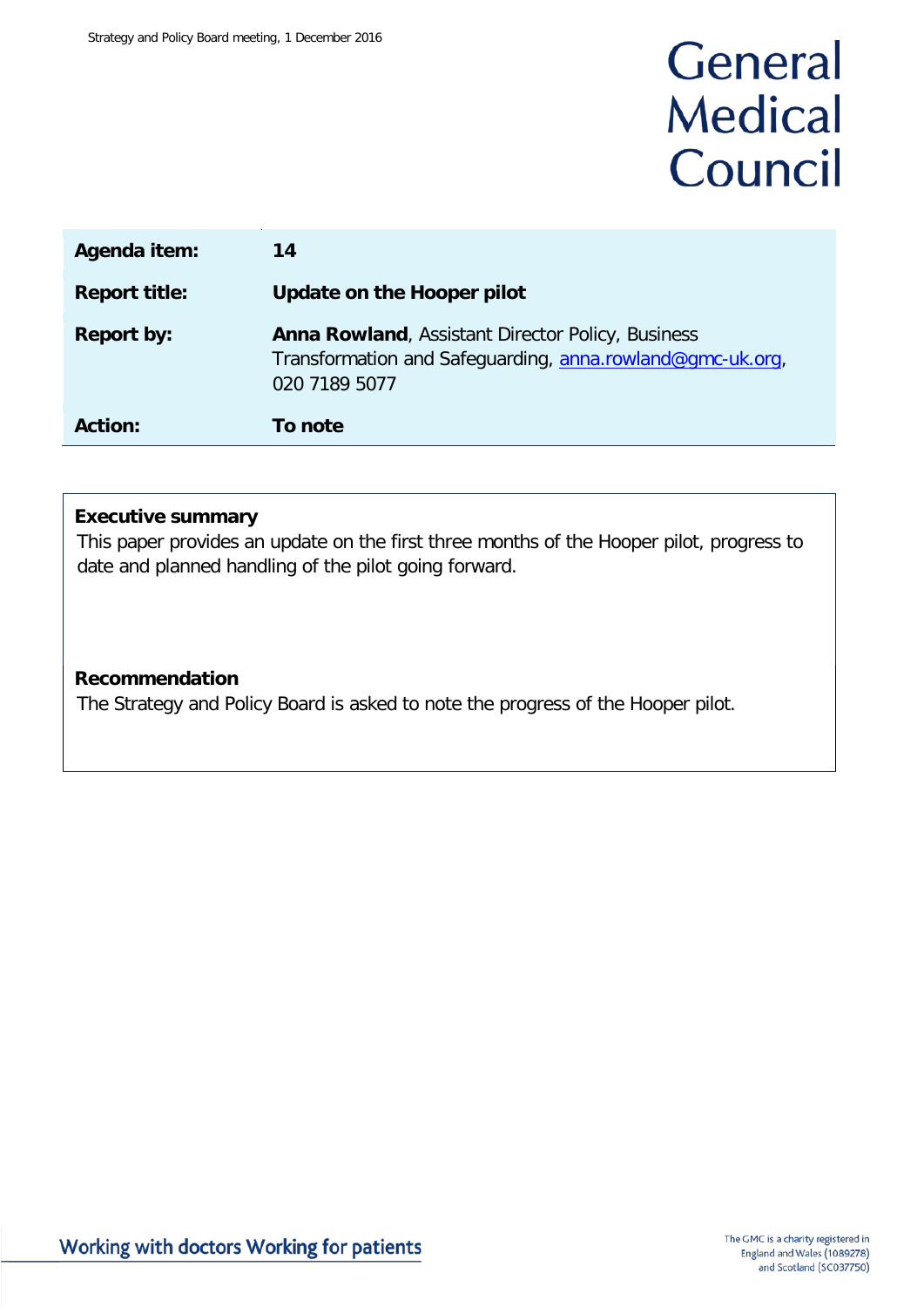## **Issue**

- **1** In 2015 an independent review of our procedures was carried out by Sir Anthony Hooper. Sir Anthony made a number of recommendations including that the GMC ought to have more understanding about the circumstances surrounding referrals from organisations and the timeline of events leading to the referral.
- **2** As a result, a series of measures are being piloted which are intended to give us greater understanding about the circumstances surrounding the referral and the timeline of events leading to the referral.
- **3** The pilot commenced on 11 July 2016, with the introduction of a new referral form which requires senior individuals acting on behalf of an organisation to make their referral using the new form, and will ask them to:
	- **a** State whether the doctor has raised concerns about patient safety or systems and if so, how and when it was investigated locally.
	- **b** Confirm when they made the doctor aware of their concerns about the doctor's practice.
	- **c** Answer a statement to confirm that the referral has been made in good faith and that the doctor's Responsible Officer has taken reasonable steps to make sure that the referral is fair and accurate.
- **4** If the referral involves a doctor who has raised concerns and the information provided does not contain objective evidence to support it (evidence that is not solely based on the views of those who are employed by the organisation about which the doctor raised concerns), we will seek to gather more information about the compliant using our provisional enquiry process. This will help us assess whether an investigation is necessary.
- **5** If we need to open a full investigation, the background information from the referral form will be given to the investigator and decision makers, so that it continues to be taken into account throughout our decision making. New procedures ensure that the investigation will focus on gathering evidence that is not solely based on the views of those who are employed by the organisation about which the doctor raised concerns and new guidance helps decision makers weigh up the evidence.
- **6** A total of 10 potential referrals have been considered by a daily review group since the start of the pilot to ascertain if they would be suitable to run through our provisional enquiry process. Of those, one has been identified as suitable to include in the pilot. The case had been promoted to Stream 1 prior to the start of the pilot and the doctor subsequently notified us they had raised public interest concerns locally.